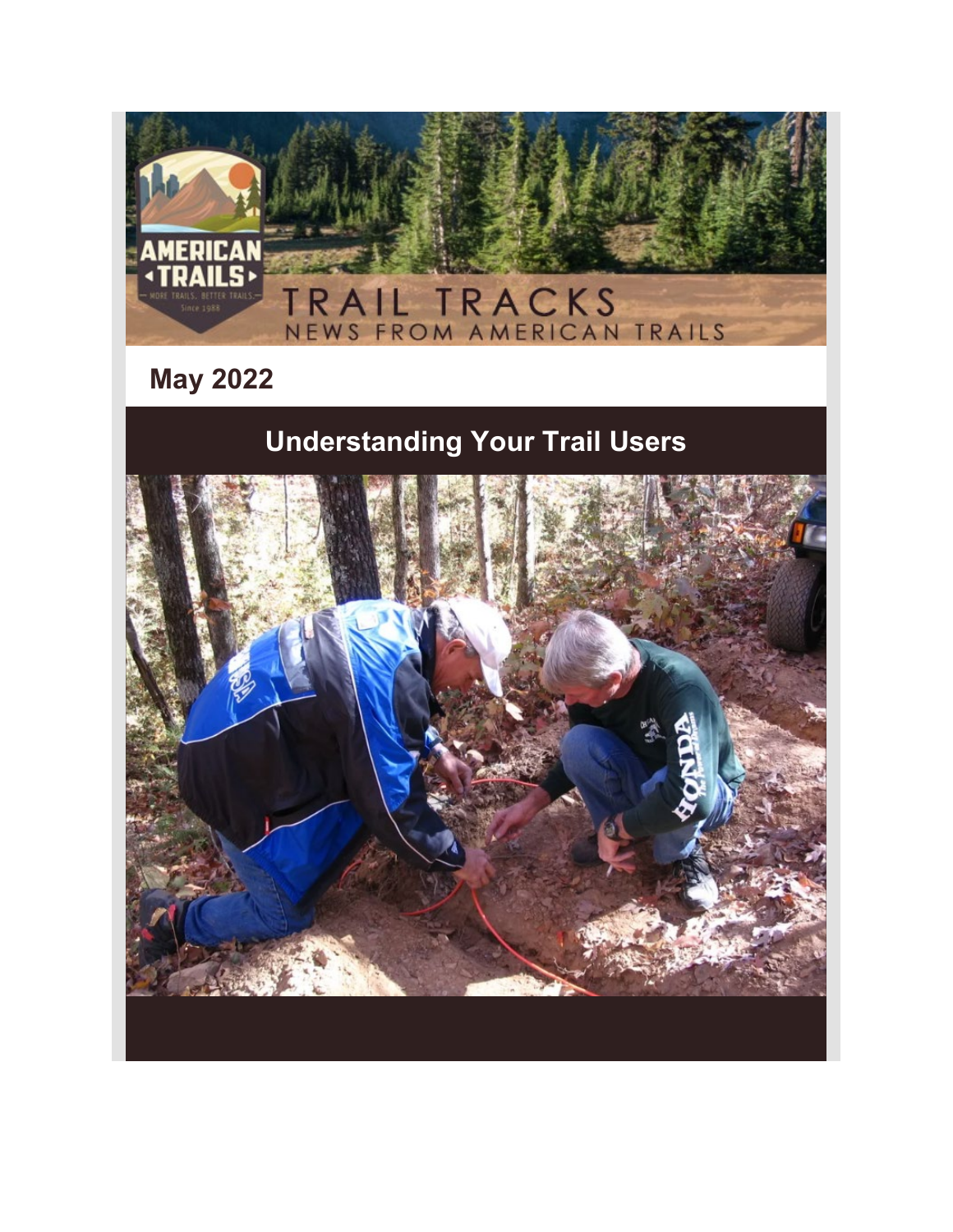Everything you need to know about trail counters, trail user surveys, and other information to better understand your trail users.

*[Learn more...](https://u25484667.ct.sendgrid.net/ls/click?upn=spMD8OG2H5kz-2FnkHtFQbJwoqCpVUFOC1eysy1JYRAJvNqUh-2BH9Y-2F1NPk9ZoEP3LNqb7mAzJwjFn6fLhfwgQY1naenryBSKqjR4EVKdkAsl4vJ8D16xf0wNyeOdk0kzjhjXzH4POER0gyJUYpfBpJ1g-3D-3DZNcZ_ABl4bEPcLNiqMgjPKXti6X32k0fPpnwQVHa0keQVbbAcmYog8s8GppA26ECFnPoXFCyt5QoMJs-2F0MsJgS4Pud6eoqpg55fuHQgUG5o0Lie82p9yf9dyYMT398b14-2BAcroo7dV5VBcsiLNO94sBwVKAzaTni77c8cwicrY6zyD5GIqTbmGc-2FbC1yPw4mVvqPhe-2FsFS2MMX-2Bi0cObzbAS9QUK7ftS7ShNMxaX0eukT-2B6JvymVZZGZ-2FQ8LTlBT2tc048pLvJr5Ys8Hp83tyRyjkbAygDVEyCnv6i74-2FFJ8GUstu6UGu8QcMaMw5enHjHC3lqdKkvxuGFnBzn3OsfD8djql3d3IdgeBTAFigtTRl3DImBPyjxnvm8vhBl9GdrDr3)*

# **COMPOSITE BRIDGES AND BOARDWALKS**

- Low Maintenance Lightweight
- . Low Cost . Long Service Life



## **The Alabama Scenic River Trail Adds National Recreation Trail (NRT) Signs**

The free NRT sign program offered by American Trails has added dozens of signs along the trail. *[Learn more...](https://u25484667.ct.sendgrid.net/ls/click?upn=spMD8OG2H5kz-2FnkHtFQbJwoqCpVUFOC1eysy1JYRAJvNqUh-2BH9Y-2F1NPk9ZoEP3LNlxmZl31C1LS73rzC3FHKWLL2cnRRWcMRd9bvpHCuox8CqK-2FJs-2FZZep4szeQ-2BV207ejO2GX5xOf9q3FskcpiDdgLttXYcnAUfLCnjPrSqfWW88m5V2VqLsRyhglUbaiqPGjWj_ABl4bEPcLNiqMgjPKXti6X32k0fPpnwQVHa0keQVbbAcmYog8s8GppA26ECFnPoXFCyt5QoMJs-2F0MsJgS4Pud6eoqpg55fuHQgUG5o0Lie82p9yf9dyYMT398b14-2BAcroo7dV5VBcsiLNO94sBwVKAzaTni77c8cwicrY6zyD5GIqTbmGc-2FbC1yPw4mVvqPhe-2FsFS2MMX-2Bi0cObzbAS9QUK7ftS7ShNMxaX0eukT-2B6JissJ0OEcjFBDy1PFWOhbbN6A6PsZpS3ip-2FYg1c2f6XLjjx8GAK7U21XUkE4gbHUrT5qBmXHvvAHFJHq-2F3zj3Qjcpt34GShnRP-2B9OtX8ivVn1OGdu2dnnUQs-2BauPvXdvh8Wt66lc9VLEK6E3QaJ6sp)*



**Recreational Trails Program (RTP) Highlight: Chautauqua Bottoms in Jackson, Illinois**  Chautauqua Bottoms Nature Preserve created accessibility upgrades with RTP funds*[.](https://u25484667.ct.sendgrid.net/ls/click?upn=spMD8OG2H5kz-2FnkHtFQbJwoqCpVUFOC1eysy1JYRAJvNqUh-2BH9Y-2F1NPk9ZoEP3LNoXD3UU4PjjN4hl-2F3-2BA0XG3P-2BbZIid9JiZmBzuw2-2BM8zMkEMIuqKxezT2juztU1rEc3BV_ABl4bEPcLNiqMgjPKXti6X32k0fPpnwQVHa0keQVbbAcmYog8s8GppA26ECFnPoXFCyt5QoMJs-2F0MsJgS4Pud6eoqpg55fuHQgUG5o0Lie82p9yf9dyYMT398b14-2BAcroo7dV5VBcsiLNO94sBwVKAzaTni77c8cwicrY6zyD5GIqTbmGc-2FbC1yPw4mVvqPhe-2FsFS2MMX-2Bi0cObzbAS9QUK7ftS7ShNMxaX0eukT-2B6KGzQDgP8xFqMICSSYK-2FeSgHGQ5oTzwEj1wTIcRn9JmsHXuN1q7yEwZGW3wWLx1K7-2FhfvspIWItD5Ui12N0LnQMcz9yeE8TKvZYI5eDotGGwp-2FpuCrIwBCQi-2FRJBzMLEAKNYwdhiwvzSY2NEjmtihhp) [Learn more..](https://u25484667.ct.sendgrid.net/ls/click?upn=spMD8OG2H5kz-2FnkHtFQbJwoqCpVUFOC1eysy1JYRAJvNqUh-2BH9Y-2F1NPk9ZoEP3LNojseuSpqpzst80-2FhSEfn5CzTVBjEzsP-2BXRj9gqhZJwyml0aEYvEj601j9T-2Bn8Y8C1NB7-2FpHWrsTqIw40yP-2FzouL2fDPj1oAdNy7PaTbjJV8jX33IUuBVoh86D0B6dqDATC7P_ABl4bEPcLNiqMgjPKXti6X32k0fPpnwQVHa0keQVbbAcmYog8s8GppA26ECFnPoXFCyt5QoMJs-2F0MsJgS4Pud6eoqpg55fuHQgUG5o0Lie82p9yf9dyYMT398b14-2BAcroo7dV5VBcsiLNO94sBwVKAzaTni77c8cwicrY6zyD5GIqTbmGc-2FbC1yPw4mVvqPhe-2FsFS2MMX-2Bi0cObzbAS9QUK7ftS7ShNMxaX0eukT-2B6KCfcwJXBNReiahnBxRGg0uC4vVclic24EU9MLfOFyUVSsL9PNL6D-2FoUWq6xJ97q44JxuTuwDE8rRICfR-2BZr-2FYm69UveZkZnEdHMU0J2eTYgF1pYuyPJocZmAQ3yhrcpiMsolddIvF4EyKBfDi7Tids)[.](https://u25484667.ct.sendgrid.net/ls/click?upn=spMD8OG2H5kz-2FnkHtFQbJwoqCpVUFOC1eysy1JYRAJvNqUh-2BH9Y-2F1NPk9ZoEP3LNojseuSpqpzst80-2FhSEfn5CzTVBjEzsP-2BXRj9gqhZJwyml0aEYvEj601j9T-2Bn8Y8C1NB7-2FpHWrsTqIw40yP-2FzouL2fDPj1oAdNy7PaTbjJV8jX33IUuBVoh86D0B6dqDAYzw4_ABl4bEPcLNiqMgjPKXti6X32k0fPpnwQVHa0keQVbbAcmYog8s8GppA26ECFnPoXFCyt5QoMJs-2F0MsJgS4Pud6eoqpg55fuHQgUG5o0Lie82p9yf9dyYMT398b14-2BAcroo7dV5VBcsiLNO94sBwVKAzaTni77c8cwicrY6zyD5GIqTbmGc-2FbC1yPw4mVvqPhe-2FsFS2MMX-2Bi0cObzbAS9QUK7ftS7ShNMxaX0eukT-2B6JOfVNAHMCkJuh19AnbmSTn1PP5fweEX6HILgNjPOfzvCK95BbUbfqmJnvgGp8W106ERN1chhp3k-2FaU-2F3gkA3v59SxMJanNUfzYuolQaKNU2DeZNZO2pR1OWUS9ChESRva2zJEBUTem7ZkR9UIiWyAy)*



## **The Great American Outdoors Act (GAOA) is Making a Difference Across America**

Use this interactive map to find where, when, and how GAOA funds are being used. *[Learn more…](https://u25484667.ct.sendgrid.net/ls/click?upn=spMD8OG2H5kz-2FnkHtFQbJwoqCpVUFOC1eysy1JYRAJvNqUh-2BH9Y-2F1NPk9ZoEP3LNJA2V8LAu4jw6-2Bkk3bpG1-2F-2FGOI1-2BMlZOObFW-2FLjiJkMyAai62MI5lziqgm6aXNP-2Bi8jYDDZVkMIV4leOAV4cT58pVI0z3p8zQmyavVrNL2fmGZ3J1kbeUDKZQKJy0ypUwpJg-_ABl4bEPcLNiqMgjPKXti6X32k0fPpnwQVHa0keQVbbAcmYog8s8GppA26ECFnPoXFCyt5QoMJs-2F0MsJgS4Pud6eoqpg55fuHQgUG5o0Lie82p9yf9dyYMT398b14-2BAcroo7dV5VBcsiLNO94sBwVKAzaTni77c8cwicrY6zyD5GIqTbmGc-2FbC1yPw4mVvqPhe-2FsFS2MMX-2Bi0cObzbAS9QUK7ftS7ShNMxaX0eukT-2B6KdFOSqAw1Fd6ylDKYeIGyffh5EF6fRT4H6AWhm1lxRy5-2B9Tfgh31y9fLpNK7Q5cTdrSRMbisRmhIZWbC5rBJuDmtXAKtV7AWlp9GzQxlEfHyQmKbCn-2FzlWOg2DoW-2FmNzD7M9ZtVe9PYtsVisTJbZAT)*



## **Trail Tools: Safety Equipment**

Tools for Trails provides trail work safety tips for volunteers and crewmembers before the start of any trail work. *[Learn more...](https://u25484667.ct.sendgrid.net/ls/click?upn=spMD8OG2H5kz-2FnkHtFQbJwoqCpVUFOC1eysy1JYRAJvNqUh-2BH9Y-2F1NPk9ZoEP3LNilvI7uep4kwlHSwSWin12-2FRIEDB2RdIdFfubhBFR9FeQPAXrP2IbsJEYpg6IF7Kc005GZ9Xf7xCQYuCUk4B8Jr4Nt04XncE4i4d5QJ5kNs-2FapJsxdNrgwmugtLzmdHO4Qpcc1T8Xg-2FIwTy4E5eTbIg-3D-3Dc0G0_ABl4bEPcLNiqMgjPKXti6X32k0fPpnwQVHa0keQVbbAcmYog8s8GppA26ECFnPoXFCyt5QoMJs-2F0MsJgS4Pud6eoqpg55fuHQgUG5o0Lie82p9yf9dyYMT398b14-2BAcroo7dV5VBcsiLNO94sBwVKAzaTni77c8cwicrY6zyD5GIqTbmGc-2FbC1yPw4mVvqPhe-2FsFS2MMX-2Bi0cObzbAS9QUK7ftS7ShNMxaX0eukT-2B6IKCbZFOfpQ2ANvhiGUDaGWDswhLs3i09TaviAh9Z2ImI6ZqHUpkk5duQs8N-2FzKg2I9vGoQldmunaZKoRTnnNKClZQFauENMbmUbQggT0FYCa4O27qMISUrhT2d22de6AbU9zKxelNECUJAnCb5bkdW)*



## **State Day Hikes Series from Waterford Press and American Trails Hits Bookstands May 2022**

Created based on the idea that hiking is an activity that can and should—be fun and accessible to all, these guides provide 20 family-friendly and wheelchair accessible hikes per state. *[Learn more...](https://u25484667.ct.sendgrid.net/ls/click?upn=spMD8OG2H5kz-2FnkHtFQbJwoqCpVUFOC1eysy1JYRAJvNqUh-2BH9Y-2F1NPk9ZoEP3LNVlyP0MTOlPkQMX-2BIWE4m1LyFtKR5B48Ur5olCJ3t5sY5NzJZy4-2FdjAcJO91jSahM50LK8IVpyrUtMf4Det-2Bzs18NCm22QZEeTJW0bdogNY4EexsPaHgpxn1TBe-2FVBLSQ9aIDQRmulDv7XYit8oW2bQ-3D-3DlxJ8_ABl4bEPcLNiqMgjPKXti6X32k0fPpnwQVHa0keQVbbAcmYog8s8GppA26ECFnPoXFCyt5QoMJs-2F0MsJgS4Pud6eoqpg55fuHQgUG5o0Lie82p9yf9dyYMT398b14-2BAcroo7dV5VBcsiLNO94sBwVKAzaTni77c8cwicrY6zyD5GIqTbmGc-2FbC1yPw4mVvqPhe-2FsFS2MMX-2Bi0cObzbAS9QUK7ftS7ShNMxaX0eukT-2B6LmCSeZCELsLSDX-2B9K1KmJ9z3uBwepQZbb-2Blat96JyGNn3gRVdI15NFaOc-2BoIfOFNaH64om21vTJXBBXn6azVQf7pdYDicVcBwf8zRCOhpAgXtfGWP3rb0p4c-2FnOGlwgJ5qHgw6U1ifW4vSlUbKGZbs)*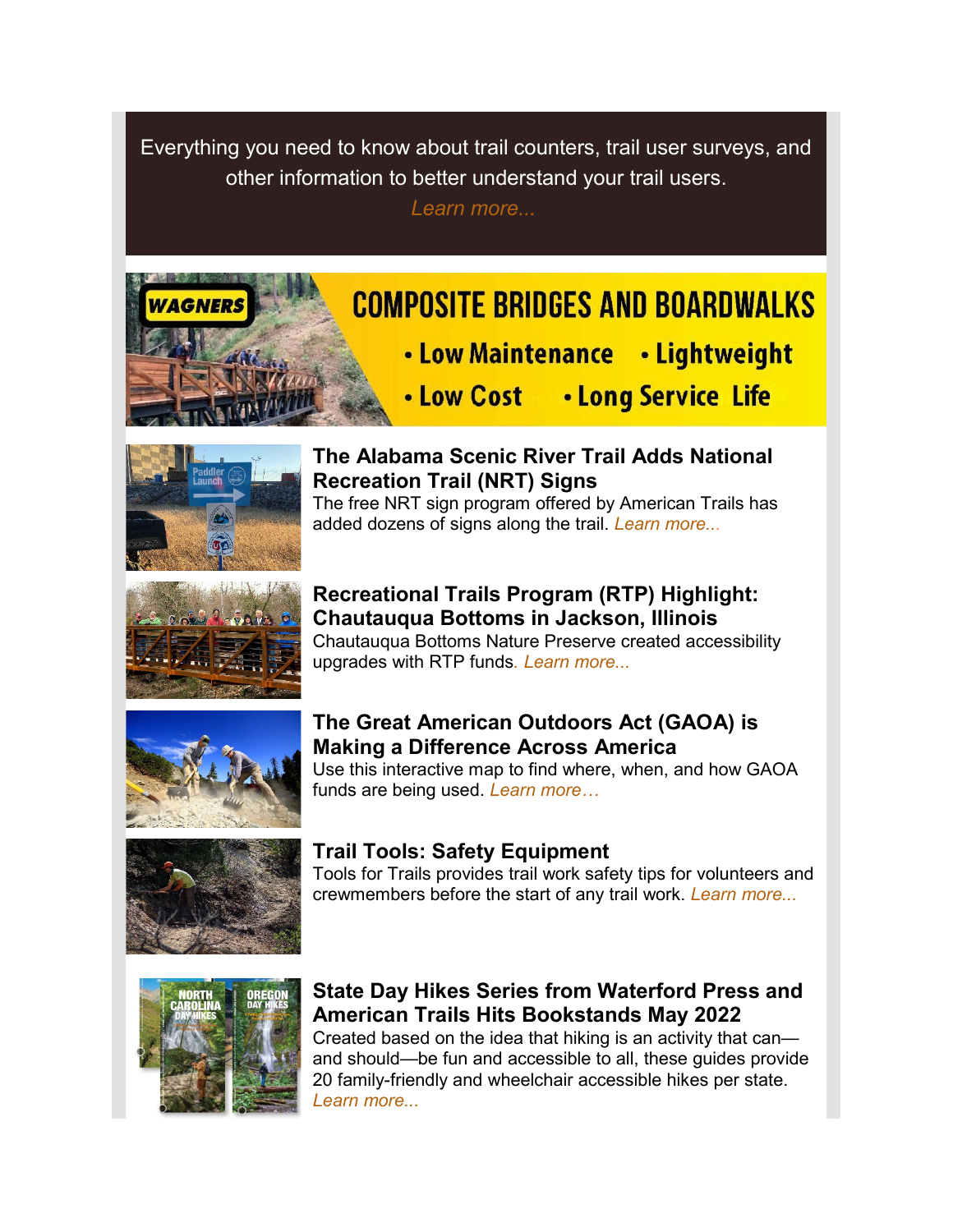

## **Volunteer on a Trail Crew in Parque Patagonia Argentina**

Volunteer crew members will have the exciting opportunity to work alongside professional and local trailbuilders while developing sustainable trail skills. *[Learn more...](https://u25484667.ct.sendgrid.net/ls/click?upn=spMD8OG2H5kz-2FnkHtFQbJwoqCpVUFOC1eysy1JYRAJvqSa3W-2FKOtmGneJ7EsedsMQPQNwV2iU4LwLibLfoDjvX6Ub-2BTZJ1BASFNd3lNEE8-2FCEjqwl3iAZOxmju9gnP3ylGdXRScsRNMBmi22WOoEC20J5KoaQakXv25zM0A1FwU-3D7L41_ABl4bEPcLNiqMgjPKXti6X32k0fPpnwQVHa0keQVbbAcmYog8s8GppA26ECFnPoXFCyt5QoMJs-2F0MsJgS4Pud6eoqpg55fuHQgUG5o0Lie82p9yf9dyYMT398b14-2BAcroo7dV5VBcsiLNO94sBwVKAzaTni77c8cwicrY6zyD5GIqTbmGc-2FbC1yPw4mVvqPhe-2FsFS2MMX-2Bi0cObzbAS9QUK7ftS7ShNMxaX0eukT-2B6Jpvi1a3Tjrmhfj4p5wC7yHFqU48nU96DLz71fkoHYVaEPjAGc7Sv6OzTj1dkDy-2FZ-2FlZkVozxlf3ade5JfwkYd8EcG3gRuPbwFF-2Fame3pYryQtlgK1oiMkc-2FWo8OUeGjdkFJPqTSTSVoWUx7WM2CvLD)*

## **Join in Celebrating the 30th Annual National Trails Day® on June 4, 2022!**

As American Hiking Society (AHS), who hosts National Trails Day**®**, says "Create community and connect with the people in your area who share your love of being outside."

From the *[AHS website](https://u25484667.ct.sendgrid.net/ls/click?upn=spMD8OG2H5kz-2FnkHtFQbJ54i4mHGaXGxda0P95SBKEKyqaCuy3L8g3D09-2BDe-2FsHOi2k8u93nWZtg1t-2FeQim3t0ReUunS6MTmwyLGVQTyom4zVOQ5IWNXsY-2FtSyu9xP27VUy5_ABl4bEPcLNiqMgjPKXti6X32k0fPpnwQVHa0keQVbbAcmYog8s8GppA26ECFnPoXFCyt5QoMJs-2F0MsJgS4Pud6eoqpg55fuHQgUG5o0Lie82p9yf9dyYMT398b14-2BAcroo7dV5VBcsiLNO94sBwVKAzaTni77c8cwicrY6zyD5GIqTbmGc-2FbC1yPw4mVvqPhe-2FsFS2MMX-2Bi0cObzbAS9QUK7ftS7ShNMxaX0eukT-2B6KH1mZuP-2Bze-2BoOiBqUrI-2FNX7TVzUoHa-2FlkFHZE6VVCHDXsfQ12b1SNygF15aOn4-2FhRxM-2BqLKcLnNqDSAaFjAWXM-2FTaQBDkX6News0RYp40xoHhQcTGac-2FdDcscE2rUlzBOy2KT4LjMXKPYs0RB8UsKX)*:

- PLAN YOUR EVENT Your event can be as simple as organizing a trail clean-up or leading a hike, ride, or paddle on your favorite trail. Tailor your event for your needs. Check out the *[2022 Event Host Guide](https://u25484667.ct.sendgrid.net/ls/click?upn=spMD8OG2H5kz-2FnkHtFQbJ54i4mHGaXGxda0P95SBKEKyqaCuy3L8g3D09-2BDe-2FsHOi2k8u93nWZtg1t-2FeQim3t0ReUunS6MTmwyLGVQTyom4zVOQ5IWNXsY-2FtSyu9xP27TNrO_ABl4bEPcLNiqMgjPKXti6X32k0fPpnwQVHa0keQVbbAcmYog8s8GppA26ECFnPoXFCyt5QoMJs-2F0MsJgS4Pud6eoqpg55fuHQgUG5o0Lie82p9yf9dyYMT398b14-2BAcroo7dV5VBcsiLNO94sBwVKAzaTni77c8cwicrY6zyD5GIqTbmGc-2FbC1yPw4mVvqPhe-2FsFS2MMX-2Bi0cObzbAS9QUK7ftS7ShNMxaX0eukT-2B6JtutVPvHWieXDHxHV8WRiOMekGtrGRQY7kMSAG5KC9gc8eJVDxdRri-2BXacHrlnL3vMp65sIM0fw-2F-2B3jA9zv2rKduM00kD2TwqXDhl1dX2344hbbkrw-2B589kn4fRex-2BXjVYRUdfrQXzzHieO-2Bz7A86Y)* for helpful tips on planning your event.
- GET THE WORD OUT Register your event for FREE so participants can find your event on the National Trails Day® event web page. Sponsors and the media also use the event list to promote events. Our *[promotional](https://u25484667.ct.sendgrid.net/ls/click?upn=spMD8OG2H5kz-2FnkHtFQbJ54i4mHGaXGxda0P95SBKEKyqaCuy3L8g3D09-2BDe-2FsHOi2k8u93nWZtg1t-2FeQim3t0ReUunS6MTmwyLGVQTyom7K2R45VLaGhBMqIytn5oAZsoI9_ABl4bEPcLNiqMgjPKXti6X32k0fPpnwQVHa0keQVbbAcmYog8s8GppA26ECFnPoXFCyt5QoMJs-2F0MsJgS4Pud6eoqpg55fuHQgUG5o0Lie82p9yf9dyYMT398b14-2BAcroo7dV5VBcsiLNO94sBwVKAzaTni77c8cwicrY6zyD5GIqTbmGc-2FbC1yPw4mVvqPhe-2FsFS2MMX-2Bi0cObzbAS9QUK7ftS7ShNMxaX0eukT-2B6KlxFMkZEuRZoTYsCodfL31wVCqwJRu0PDwavyHLzAH-2FDuc9IeOmNwvm4-2F4QByp1JmfVZcqRjm-2FDg9HcjTog3Ib2BagQKMJW9vpR2VchiloIw-2FhWyVzONChyuA-2FD-2BaTIDWPYmUINXnua8yFT7Vmy2Yn)  [toolkit](https://u25484667.ct.sendgrid.net/ls/click?upn=spMD8OG2H5kz-2FnkHtFQbJ54i4mHGaXGxda0P95SBKEKyqaCuy3L8g3D09-2BDe-2FsHOi2k8u93nWZtg1t-2FeQim3t0ReUunS6MTmwyLGVQTyom7K2R45VLaGhBMqIytn5oAZsoI9_ABl4bEPcLNiqMgjPKXti6X32k0fPpnwQVHa0keQVbbAcmYog8s8GppA26ECFnPoXFCyt5QoMJs-2F0MsJgS4Pud6eoqpg55fuHQgUG5o0Lie82p9yf9dyYMT398b14-2BAcroo7dV5VBcsiLNO94sBwVKAzaTni77c8cwicrY6zyD5GIqTbmGc-2FbC1yPw4mVvqPhe-2FsFS2MMX-2Bi0cObzbAS9QUK7ftS7ShNMxaX0eukT-2B6KlxFMkZEuRZoTYsCodfL31wVCqwJRu0PDwavyHLzAH-2FDuc9IeOmNwvm4-2F4QByp1JmfVZcqRjm-2FDg9HcjTog3Ib2BagQKMJW9vpR2VchiloIw-2FhWyVzONChyuA-2FD-2BaTIDWPYmUINXnua8yFT7Vmy2Yn)* makes it easy to spread the word about your event.
- CONNECT WITH MORE PEOPLE In 2021, National Trails Day® reached more than **45 million people** on social media and tens of thousands of Americans participated in events across the country. View the *[2021 Report](https://u25484667.ct.sendgrid.net/ls/click?upn=spMD8OG2H5kz-2FnkHtFQbJ54i4mHGaXGxda0P95SBKEJ61EPXmXJlxMPw5NHjf5NQveQfUU38o7P1BysPIQxvndSJUh2YF4MsjkPpXWPXoMNYYgMtAvY2I-2Fo3mAlbYlDa5rnFgXbqvktL9qqJecxk5g-3D-3DClGl_ABl4bEPcLNiqMgjPKXti6X32k0fPpnwQVHa0keQVbbAcmYog8s8GppA26ECFnPoXFCyt5QoMJs-2F0MsJgS4Pud6eoqpg55fuHQgUG5o0Lie82p9yf9dyYMT398b14-2BAcroo7dV5VBcsiLNO94sBwVKAzaTni77c8cwicrY6zyD5GIqTbmGc-2FbC1yPw4mVvqPhe-2FsFS2MMX-2Bi0cObzbAS9QUK7ftS7ShNMxaX0eukT-2B6Ih1k5iLaZExEmD95t2PmtKwVh29npROzZ6GkLWTRfmBR-2FNLIq3sNQn8S-2FPRkX-2BzusUmjVMyDNhm-2BxAZQvUACTv0kLDy4wdahanRMBLewU4gFM6LkpvvTcxwIgJ-2FsUDH2UX5COYquEL1IjI8tVFrsWa)* to see the nationwide impact.



## **Resources, Training, and More**

**Scholarship Opportunity for 2022 National Off-Highway Vehicle Conservation Council (NOHVCC) Annual Conference. Applications are due May 31.** NOHVCC will award scholarships for a limited number of qualified individuals to attend the NOHVCC Annual Conference in Knoxville, Tennessee August 18-20.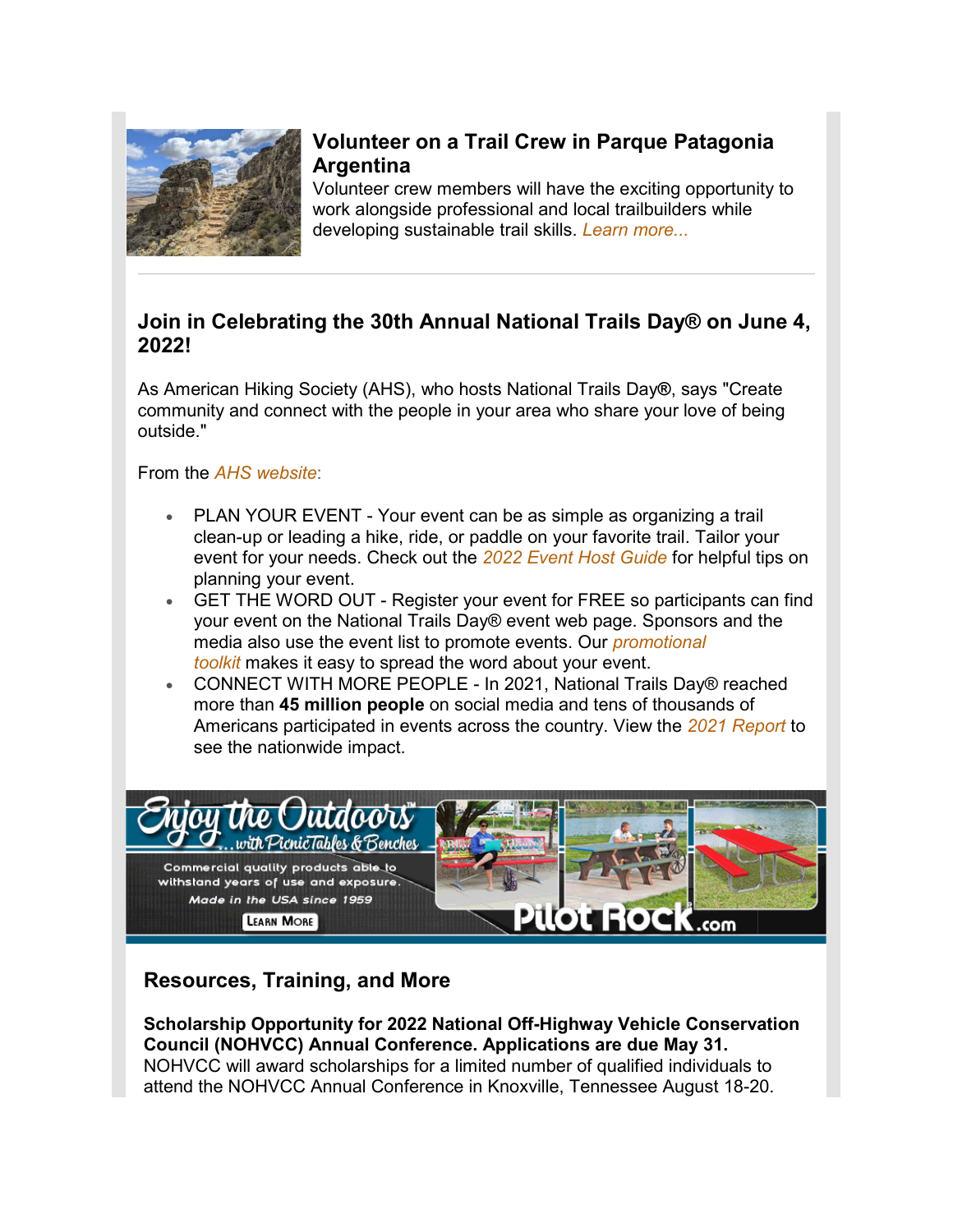These scholarships will cover the cost of travel, lodging, registration, and most meals of awardees. *[Learn more...](https://u25484667.ct.sendgrid.net/ls/click?upn=spMD8OG2H5kz-2FnkHtFQbJ2Nx0-2BxZpRAEL0PSL87vhdQEkw3-2F6Z3ECCOh6at0ITZUgIkf2-2F4cDCpvAvKZNo9bA0ylIxs4kuP9SBJlXVOsADQE-2FmazZMEfaxrWiRtvOFqI8fG80Fudhbxlnrwt-2FHvFKw-3D-3DkN4f_ABl4bEPcLNiqMgjPKXti6X32k0fPpnwQVHa0keQVbbAcmYog8s8GppA26ECFnPoXFCyt5QoMJs-2F0MsJgS4Pud6eoqpg55fuHQgUG5o0Lie82p9yf9dyYMT398b14-2BAcroo7dV5VBcsiLNO94sBwVKAzaTni77c8cwicrY6zyD5GIqTbmGc-2FbC1yPw4mVvqPhe-2FsFS2MMX-2Bi0cObzbAS9QUK7ftS7ShNMxaX0eukT-2B6ILBXR1HH1Ru-2F0VJ0hfFpSp8Vf7lW0R0rjMnOd8tMUph8SJPd0o5Kpdz0VGj4PLbIYAlmg2l99Yao1G5HzI1Z5WG3vnDXsJVFQsOnuBakZFsj16Nyw-2FZF99IabZbWcVKnY01ubpLaVJrqYbCHWtCLQT)*

#### **What Can I do With a Major in Natural Resources and Tourism?**

[The information in this article describes typical occupations and employers](https://u25484667.ct.sendgrid.net/ls/click?upn=spMD8OG2H5kz-2FnkHtFQbJwoqCpVUFOC1eysy1JYRAJvNqUh-2BH9Y-2F1NPk9ZoEP3LNpanuzHjTM67ob3BYHMC4wV-2FLfoEEyFh122Ir5uPj-2BZpaTTO-2B61hDNdkDdB3QVqQ-2FGogICq5XPEA4C83s5-2FZAMw-3D-3DRJO3_ABl4bEPcLNiqMgjPKXti6X32k0fPpnwQVHa0keQVbbAcmYog8s8GppA26ECFnPoXFCyt5QoMJs-2F0MsJgS4Pud6eoqpg55fuHQgUG5o0Lie82p9yf9dyYMT398b14-2BAcroo7dV5VBcsiLNO94sBwVKAzaTni77c8cwicrY6zyD5GIqTbmGc-2FbC1yPw4mVvqPhe-2FsFS2MMX-2Bi0cObzbAS9QUK7ftS7ShNMxaX0eukT-2B6JPoBg-2FQckZFbpEjel5P0PsGWDdPTkLY-2Fk5Z0YcXVhzDABa89mjSv0ZhOQX5GZDvripz1fw1WkUQoPR-2FQoytCwzUfKmEQzKLfU7QRH1qU-2FXtttYaWCnGPcCQ0skAhFXoUBiEPEauagcf7rZ6TCQQz-2Bg)  [associated with this major. Some of the options listed may require additional](https://u25484667.ct.sendgrid.net/ls/click?upn=spMD8OG2H5kz-2FnkHtFQbJwoqCpVUFOC1eysy1JYRAJvNqUh-2BH9Y-2F1NPk9ZoEP3LNpanuzHjTM67ob3BYHMC4wV-2FLfoEEyFh122Ir5uPj-2BZpaTTO-2B61hDNdkDdB3QVqQ-2FGogICq5XPEA4C83s5-2FZAMw-3D-3DRJO3_ABl4bEPcLNiqMgjPKXti6X32k0fPpnwQVHa0keQVbbAcmYog8s8GppA26ECFnPoXFCyt5QoMJs-2F0MsJgS4Pud6eoqpg55fuHQgUG5o0Lie82p9yf9dyYMT398b14-2BAcroo7dV5VBcsiLNO94sBwVKAzaTni77c8cwicrY6zyD5GIqTbmGc-2FbC1yPw4mVvqPhe-2FsFS2MMX-2Bi0cObzbAS9QUK7ftS7ShNMxaX0eukT-2B6JPoBg-2FQckZFbpEjel5P0PsGWDdPTkLY-2Fk5Z0YcXVhzDABa89mjSv0ZhOQX5GZDvripz1fw1WkUQoPR-2FQoytCwzUfKmEQzKLfU7QRH1qU-2FXtttYaWCnGPcCQ0skAhFXoUBiEPEauagcf7rZ6TCQQz-2Bg)  [training. Moreover, you are not limited to these options alone when choosing a](https://u25484667.ct.sendgrid.net/ls/click?upn=spMD8OG2H5kz-2FnkHtFQbJwoqCpVUFOC1eysy1JYRAJvNqUh-2BH9Y-2F1NPk9ZoEP3LNpanuzHjTM67ob3BYHMC4wV-2FLfoEEyFh122Ir5uPj-2BZpaTTO-2B61hDNdkDdB3QVqQ-2FGogICq5XPEA4C83s5-2FZAMw-3D-3DRJO3_ABl4bEPcLNiqMgjPKXti6X32k0fPpnwQVHa0keQVbbAcmYog8s8GppA26ECFnPoXFCyt5QoMJs-2F0MsJgS4Pud6eoqpg55fuHQgUG5o0Lie82p9yf9dyYMT398b14-2BAcroo7dV5VBcsiLNO94sBwVKAzaTni77c8cwicrY6zyD5GIqTbmGc-2FbC1yPw4mVvqPhe-2FsFS2MMX-2Bi0cObzbAS9QUK7ftS7ShNMxaX0eukT-2B6JPoBg-2FQckZFbpEjel5P0PsGWDdPTkLY-2Fk5Z0YcXVhzDABa89mjSv0ZhOQX5GZDvripz1fw1WkUQoPR-2FQoytCwzUfKmEQzKLfU7QRH1qU-2FXtttYaWCnGPcCQ0skAhFXoUBiEPEauagcf7rZ6TCQQz-2Bg)  [possible career path.](https://u25484667.ct.sendgrid.net/ls/click?upn=spMD8OG2H5kz-2FnkHtFQbJwoqCpVUFOC1eysy1JYRAJvNqUh-2BH9Y-2F1NPk9ZoEP3LNpanuzHjTM67ob3BYHMC4wV-2FLfoEEyFh122Ir5uPj-2BZpaTTO-2B61hDNdkDdB3QVqQ-2FGogICq5XPEA4C83s5-2FZAMw-3D-3DRJO3_ABl4bEPcLNiqMgjPKXti6X32k0fPpnwQVHa0keQVbbAcmYog8s8GppA26ECFnPoXFCyt5QoMJs-2F0MsJgS4Pud6eoqpg55fuHQgUG5o0Lie82p9yf9dyYMT398b14-2BAcroo7dV5VBcsiLNO94sBwVKAzaTni77c8cwicrY6zyD5GIqTbmGc-2FbC1yPw4mVvqPhe-2FsFS2MMX-2Bi0cObzbAS9QUK7ftS7ShNMxaX0eukT-2B6JPoBg-2FQckZFbpEjel5P0PsGWDdPTkLY-2Fk5Z0YcXVhzDABa89mjSv0ZhOQX5GZDvripz1fw1WkUQoPR-2FQoytCwzUfKmEQzKLfU7QRH1qU-2FXtttYaWCnGPcCQ0skAhFXoUBiEPEauagcf7rZ6TCQQz-2Bg) *[Learn more...](https://u25484667.ct.sendgrid.net/ls/click?upn=spMD8OG2H5kz-2FnkHtFQbJwoqCpVUFOC1eysy1JYRAJvNqUh-2BH9Y-2F1NPk9ZoEP3LN0WoQRbJPcLefCD189SIjVBq-2B9bXnc2owDWEGm1eeogfOVmD4L3XpUYocV0nAyRMtgzgUfkiULRlk4lY9MBItwanQ7bJrEs7DcMbi1yLxmXo-3DKDmy_ABl4bEPcLNiqMgjPKXti6X32k0fPpnwQVHa0keQVbbAcmYog8s8GppA26ECFnPoXFCyt5QoMJs-2F0MsJgS4Pud6eoqpg55fuHQgUG5o0Lie82p9yf9dyYMT398b14-2BAcroo7dV5VBcsiLNO94sBwVKAzaTni77c8cwicrY6zyD5GIqTbmGc-2FbC1yPw4mVvqPhe-2FsFS2MMX-2Bi0cObzbAS9QUK7ftS7ShNMxaX0eukT-2B6J5LN9ZYIslMS0TE-2BFJ1ucNuucnnvCMezZRYmtDmB94lADKhVng5iqcApfT7UiERyYij9cGexdazsjax09-2F2yJ9JFba3J9CWpRYTPLcsis7b-2F-2FmUodPUCT6zKBQZdONknFV5Q1NAaF73wsqasp6bftN)*

#### **Trail Building in the Ozarks**

A manual for working with volunteers to build quality nonmotorized, shared-use, natural surface single-track trails. *[Learn more...](https://u25484667.ct.sendgrid.net/ls/click?upn=spMD8OG2H5kz-2FnkHtFQbJwoqCpVUFOC1eysy1JYRAJvNqUh-2BH9Y-2F1NPk9ZoEP3LN4j1qvbR3Kjm2uTl6xLwpDl6DYKqvwhz-2BUgedGrWgUgVGLBOu3r6WFlQ9G8mDcz2n05LC_ABl4bEPcLNiqMgjPKXti6X32k0fPpnwQVHa0keQVbbAcmYog8s8GppA26ECFnPoXFCyt5QoMJs-2F0MsJgS4Pud6eoqpg55fuHQgUG5o0Lie82p9yf9dyYMT398b14-2BAcroo7dV5VBcsiLNO94sBwVKAzaTni77c8cwicrY6zyD5GIqTbmGc-2FbC1yPw4mVvqPhe-2FsFS2MMX-2Bi0cObzbAS9QUK7ftS7ShNMxaX0eukT-2B6JXi0ktCiq7R1vccBEcSLmwy2-2BA31mXqm9NdqskAPx9CJj-2FunIUvTkSRNtAtBdFL7QHuT3jIv6CtIrvoHUIUPSe1sOInEYahaqvRD2qUZZQQJCLQdA3K-2BIKqurgtj5lqw7zibdR2Fam00K8Q4syHqxG)*

#### **Order Your TRAIL BOSS Mug for Only \$10! Limited Quantity Available!**

Showcasing our new logo, we are selling our "seconds" mugs at a big discount with an additional discount on orders of 5 or more and free shipping on orders of 10 or more. Cheaper discount options now available! Every mug purchase receives complimentary stickers and a Happy Trails coaster. *[Learn more…](https://u25484667.ct.sendgrid.net/ls/click?upn=spMD8OG2H5kz-2FnkHtFQbJwoqCpVUFOC1eysy1JYRAJvI09yGeIjpGCSgsCY5kmdnsc3xySjTecsBzSfeno2VO-2F-2B9oy6Co-2BLScFBytJuuJJ5UlPvujmzyHPQMTGAOGvFr4NspwwGTw-2FjW8sl93h-2B63h2jr1tYCukGSaNxds0kNFk-3DQocd_ABl4bEPcLNiqMgjPKXti6X32k0fPpnwQVHa0keQVbbAcmYog8s8GppA26ECFnPoXFCyt5QoMJs-2F0MsJgS4Pud6eoqpg55fuHQgUG5o0Lie82p9yf9dyYMT398b14-2BAcroo7dV5VBcsiLNO94sBwVKAzaTni77c8cwicrY6zyD5GIqTbmGc-2FbC1yPw4mVvqPhe-2FsFS2MMX-2Bi0cObzbAS9QUK7ftS7ShNMxaX0eukT-2B6Lq6zIlIBH5GKN08Q7evDInuorDljMoMPhUfdoyW56dLHrhlvE5L3MGDHz1TkdHELqjOLCZYmpPpRypZoBDn6KWtgzY9x0sXK8EBMXMWVGzEl47DQY3uYuczaR386djqgKGLJCCdCN8r7hw5hRaaEdl)*

#### **Join Our Facebook Group "Trail Workers of America"**

American Trails created this Facebook group for trail workers, planners, volunteers, and more to connect, ask questions, and discuss trail-related issues. *[Join here…](https://u25484667.ct.sendgrid.net/ls/click?upn=spMD8OG2H5kz-2FnkHtFQbJ3TpBQFCVzDkBcY8oGAu-2BuQ1EdBm7X1blikpzRinlHzZYiY7mJSs3TZ2gBEqrIhgu8nA-2BR6CHu6i2oagwjigJLc-3DY1Ky_ABl4bEPcLNiqMgjPKXti6X32k0fPpnwQVHa0keQVbbAcmYog8s8GppA26ECFnPoXFCyt5QoMJs-2F0MsJgS4Pud6eoqpg55fuHQgUG5o0Lie82p9yf9dyYMT398b14-2BAcroo7dV5VBcsiLNO94sBwVKAzaTni77c8cwicrY6zyD5GIqTbmGc-2FbC1yPw4mVvqPhe-2FsFS2MMX-2Bi0cObzbAS9QUK7ftS7ShNMxaX0eukT-2B6LtjL3ARyp24G1Sc6PdstEQLuQ1k7Trte4YtXJMas73aOWAy0-2BT-2BdoY-2BriFRqGy-2Fd0NxlyLLJqZG2RnTpeXN4fTm1xkR4d1FYNS77TqAjs71j6Y4gjeaMCTJZJxSFDYBqFwYNu588h1FTX6X1orLEap)*

#### **Training Calendar, Job Board, and Volunteer Opportunities**

Looking for upcoming trainings, jobs, or volunteer opportunities? Send us your own opportunities to include (at no cost) at *[trailhead@americantrails.org.](mailto:trailhead@americantrails.org)*

- *[Training Calendar](https://u25484667.ct.sendgrid.net/ls/click?upn=spMD8OG2H5kz-2FnkHtFQbJwoqCpVUFOC1eysy1JYRAJuJ24k5Fvki-2FprJs4nBH0WdBNGycPR-2FRoEnsr-2BP3jShAFVtqc7wvVf9EGJhc0aiIAU-3DmAag_ABl4bEPcLNiqMgjPKXti6X32k0fPpnwQVHa0keQVbbAcmYog8s8GppA26ECFnPoXFCyt5QoMJs-2F0MsJgS4Pud6eoqpg55fuHQgUG5o0Lie82p9yf9dyYMT398b14-2BAcroo7dV5VBcsiLNO94sBwVKAzaTni77c8cwicrY6zyD5GIqTbmGc-2FbC1yPw4mVvqPhe-2FsFS2MMX-2Bi0cObzbAS9QUK7ftS7ShNMxaX0eukT-2B6K03gjAUOy-2Fye6s-2Fg5Ldkah-2Fx26E5L4HiRhtXkDI3vHBpCmr-2Fp1-2FdZnSBAEdH6aic6AUyyZOBjzIKsdUMv0EOVH8-2B23G8vjyjquu-2BAfVLUjMRmxudA3sg4-2Fj46uNhI-2B4SRpDu9l0V9ueD5opceGMpZ5)*
- *[Job Board](https://u25484667.ct.sendgrid.net/ls/click?upn=spMD8OG2H5kz-2FnkHtFQbJwoqCpVUFOC1eysy1JYRAJvqSa3W-2FKOtmGneJ7EsedsMMm5-2FLrTtpO1dfH076KX-2Fl5rDulPb1310L0-2FkZZ5b-2FRI-3Dq5ok_ABl4bEPcLNiqMgjPKXti6X32k0fPpnwQVHa0keQVbbAcmYog8s8GppA26ECFnPoXFCyt5QoMJs-2F0MsJgS4Pud6eoqpg55fuHQgUG5o0Lie82p9yf9dyYMT398b14-2BAcroo7dV5VBcsiLNO94sBwVKAzaTni77c8cwicrY6zyD5GIqTbmGc-2FbC1yPw4mVvqPhe-2FsFS2MMX-2Bi0cObzbAS9QUK7ftS7ShNMxaX0eukT-2B6IO98t3Ceiln8UP4lXvkUNsWbUVjmOMYNiAZNwyxhKj-2FKFD5u9D9c7E70mBFbETwUbaJZ2x8CUbQHGU-2B2RzewTb-2Fkn9S1XAMlqn7HJu5GdINsBg6SX6NCfZ2FI8Xt2OspMDXUy0VIoaDLDHajzyo4zw)*
- *[Volunteer Opportunities](https://u25484667.ct.sendgrid.net/ls/click?upn=spMD8OG2H5kz-2FnkHtFQbJwoqCpVUFOC1eysy1JYRAJv5iuZbX2uuKCIYzNu5Wd6Gsrzq0PAfus-2FMz2SxVVpggk7fqSNX6veOdwyJ7zRW3l4-3Daq_8_ABl4bEPcLNiqMgjPKXti6X32k0fPpnwQVHa0keQVbbAcmYog8s8GppA26ECFnPoXFCyt5QoMJs-2F0MsJgS4Pud6eoqpg55fuHQgUG5o0Lie82p9yf9dyYMT398b14-2BAcroo7dV5VBcsiLNO94sBwVKAzaTni77c8cwicrY6zyD5GIqTbmGc-2FbC1yPw4mVvqPhe-2FsFS2MMX-2Bi0cObzbAS9QUK7ftS7ShNMxaX0eukT-2B6KG8LuCkx8oVSNttELSU3mVl6xQkn4kYjCymOTr8Bhfbg526RqjrO-2Bf0gJKTAMAC6lKOfrw92MNWa4G6GrBMQ2jd-2Bae9pAZrwm8F-2BeEtdIN1fnD9AonlGhNM5k1uo8yKwFaMmtSqyqKjAdIhFVgRRCF)*



### **Advertise with American Trails: Extra 15% Savings in May**

Special Spring discount! Save an extra 15% if you commit to advertising within the month of May. Free TRAIL BOSS mug gift for advertisers! We are excited to share our updated advertising packet for 2022 that includes a new look, new opportunities, and new discounts! *[Download the advertising](https://u25484667.ct.sendgrid.net/ls/click?upn=spMD8OG2H5kz-2FnkHtFQbJyVzcSVoKv3jpfXaJv4fdLIuoHRNDWSHP-2FcULgAQaZP8aBNZLMkcUubjKHF1uH1mIefLjPQkqOJJ9uftyyWlWcU1vhXqJr76qAcrzx8cKpX7mDW8-2FvtzmHxVsvl1f4ycA7K6KbaeA3-2FkOrjTnC6yqDKuBPmR0o6EqIsdn2J1DiXNFqED_ABl4bEPcLNiqMgjPKXti6X32k0fPpnwQVHa0keQVbbAcmYog8s8GppA26ECFnPoXFCyt5QoMJs-2F0MsJgS4Pud6eoqpg55fuHQgUG5o0Lie82p9yf9dyYMT398b14-2BAcroo7dV5VBcsiLNO94sBwVKAzaTni77c8cwicrY6zyD5GIqTbmGc-2FbC1yPw4mVvqPhe-2FsFS2MMX-2Bi0cObzbAS9QUK7ftS7ShNMxaX0eukT-2B6IILQwmoSO8fWoz8KA-2BklaD44-2F8hm9cVCRI4wQRacRJJcsDv-2BN51nTcTz0PwkmYy5ILRQWrEmPtfhX4HYOemoJ22yTWVbrobe7Gmqn23pyrJGDL-2F-2F-2Fe5pLtj3jS9iwK2jV71Cjg75Djo9JmkGnXryWy)  [packet...](https://u25484667.ct.sendgrid.net/ls/click?upn=spMD8OG2H5kz-2FnkHtFQbJyVzcSVoKv3jpfXaJv4fdLIuoHRNDWSHP-2FcULgAQaZP8aBNZLMkcUubjKHF1uH1mIefLjPQkqOJJ9uftyyWlWcU1vhXqJr76qAcrzx8cKpX7mDW8-2FvtzmHxVsvl1f4ycA7K6KbaeA3-2FkOrjTnC6yqDKuBPmR0o6EqIsdn2J1DiXNFqED_ABl4bEPcLNiqMgjPKXti6X32k0fPpnwQVHa0keQVbbAcmYog8s8GppA26ECFnPoXFCyt5QoMJs-2F0MsJgS4Pud6eoqpg55fuHQgUG5o0Lie82p9yf9dyYMT398b14-2BAcroo7dV5VBcsiLNO94sBwVKAzaTni77c8cwicrY6zyD5GIqTbmGc-2FbC1yPw4mVvqPhe-2FsFS2MMX-2Bi0cObzbAS9QUK7ftS7ShNMxaX0eukT-2B6IILQwmoSO8fWoz8KA-2BklaD44-2F8hm9cVCRI4wQRacRJJcsDv-2BN51nTcTz0PwkmYy5ILRQWrEmPtfhX4HYOemoJ22yTWVbrobe7Gmqn23pyrJGDL-2F-2F-2Fe5pLtj3jS9iwK2jV71Cjg75Djo9JmkGnXryWy)*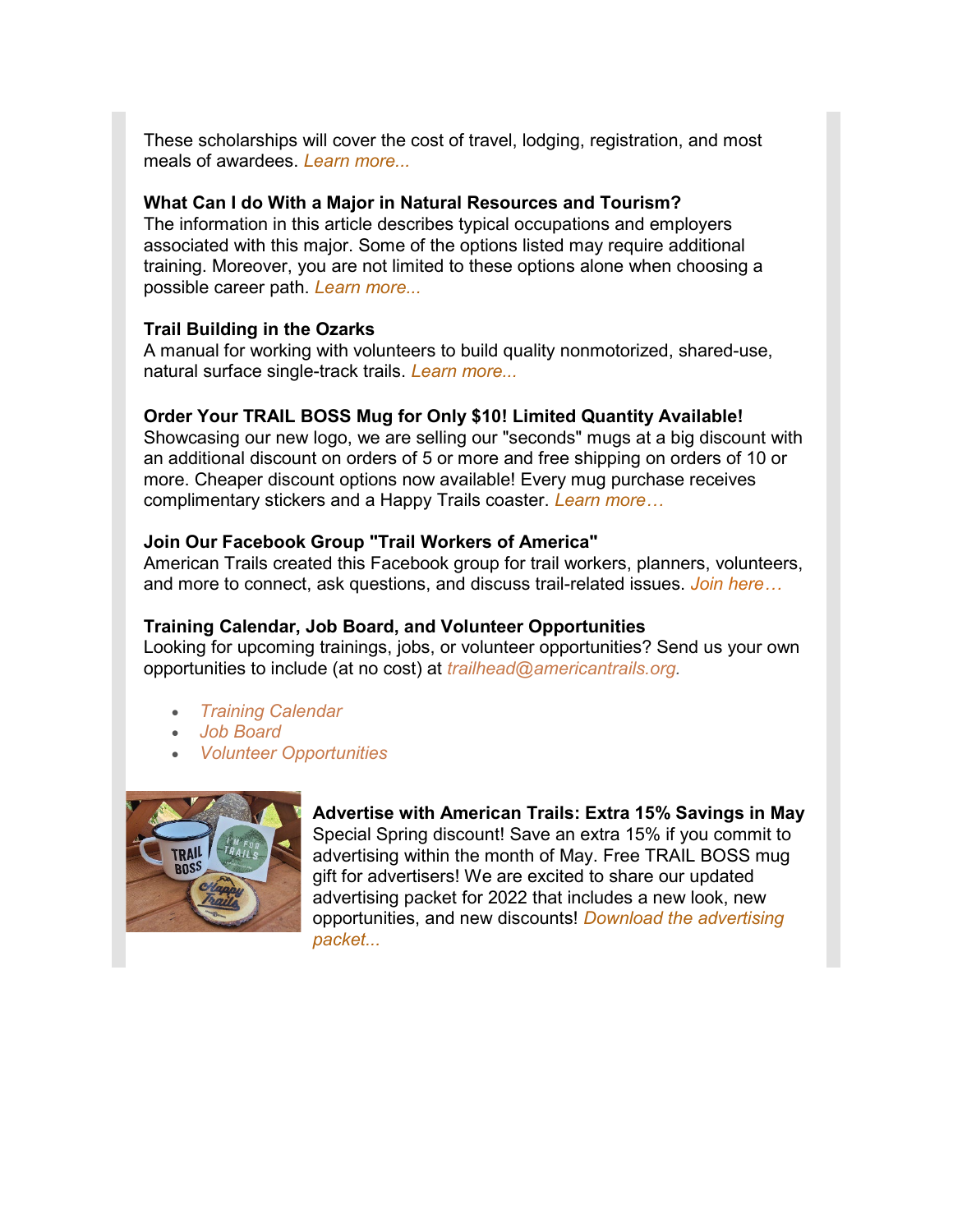

**Featured Trail Industry Manufacturer: Areté Structures** Areté Structures supplies prefabricated truss and I-beam bridges using pultruded fiber reinforced polymer (FRP) materials. Areté trail bridges are the best option for remote bridge sites, and come in an easy to assemble bridge kit. *[Learn](https://u25484667.ct.sendgrid.net/ls/click?upn=spMD8OG2H5kz-2FnkHtFQbJwoqCpVUFOC1eysy1JYRAJuliH5jZryylvJ9xXHzEmSkeyLJ3IeSJbwEbt4xwST0jK4ou11K6i1YuSS7OSsGCKYGwHzegWFSHnnztfTuPEoYebwP_ABl4bEPcLNiqMgjPKXti6X32k0fPpnwQVHa0keQVbbAcmYog8s8GppA26ECFnPoXFCyt5QoMJs-2F0MsJgS4Pud6eoqpg55fuHQgUG5o0Lie82p9yf9dyYMT398b14-2BAcroo7dV5VBcsiLNO94sBwVKAzaTni77c8cwicrY6zyD5GIqTbmGc-2FbC1yPw4mVvqPhe-2FsFS2MMX-2Bi0cObzbAS9QUK7ftS7ShNMxaX0eukT-2B6KH92FVAD93Umx-2BVudmLo5JFfFcz1-2B9z7MfO74eDBnktrrxesKeNqKT-2F6rn7o2IORaah16IJP7vo699M1W8A-2BnK2kYkATQz16eOTOAIwmVS92wUrLOhDKWwuiC39TPTSrdHUeuOOyROUiQNZabESOWp)  [more about this company…](https://u25484667.ct.sendgrid.net/ls/click?upn=spMD8OG2H5kz-2FnkHtFQbJwoqCpVUFOC1eysy1JYRAJuliH5jZryylvJ9xXHzEmSkeyLJ3IeSJbwEbt4xwST0jK4ou11K6i1YuSS7OSsGCKYGwHzegWFSHnnztfTuPEoYebwP_ABl4bEPcLNiqMgjPKXti6X32k0fPpnwQVHa0keQVbbAcmYog8s8GppA26ECFnPoXFCyt5QoMJs-2F0MsJgS4Pud6eoqpg55fuHQgUG5o0Lie82p9yf9dyYMT398b14-2BAcroo7dV5VBcsiLNO94sBwVKAzaTni77c8cwicrY6zyD5GIqTbmGc-2FbC1yPw4mVvqPhe-2FsFS2MMX-2Bi0cObzbAS9QUK7ftS7ShNMxaX0eukT-2B6KH92FVAD93Umx-2BVudmLo5JFfFcz1-2B9z7MfO74eDBnktrrxesKeNqKT-2F6rn7o2IORaah16IJP7vo699M1W8A-2BnK2kYkATQz16eOTOAIwmVS92wUrLOhDKWwuiC39TPTSrdHUeuOOyROUiQNZabESOWp)*

*Want to include your business or organization in our [Online Business Directory](https://u25484667.ct.sendgrid.net/ls/click?upn=spMD8OG2H5kz-2FnkHtFQbJwoqCpVUFOC1eysy1JYRAJukQN4hx3ENpR47IKr-2BesXGu3DN86aIAJKtP3deLmrzIvHjJDKdh6MM2xmR3MTN4oM-3DLHPf_ABl4bEPcLNiqMgjPKXti6X32k0fPpnwQVHa0keQVbbAcmYog8s8GppA26ECFnPoXFCyt5QoMJs-2F0MsJgS4Pud6eoqpg55fuHQgUG5o0Lie82p9yf9dyYMT398b14-2BAcroo7dV5VBcsiLNO94sBwVKAzaTni77c8cwicrY6zyD5GIqTbmGc-2FbC1yPw4mVvqPhe-2FsFS2MMX-2Bi0cObzbAS9QUK7ftS7ShNMxaX0eukT-2B6LtUn5dp82sXKtOEyLJEguhLDEFrFsYQOWJkla0IcUYkHlNTNKeBQQvtVSZQjIsneSIZJdyKXi-2BUmOUo-2FEx7IdTljy7-2FMH8n3ycunrRN1rH93JRVQDOFd9RU9BQCNbbD9FMk3pyuNSD7O95954BAp2-2B) for free? Send us an email at [trailhead@americantrails.org.](mailto:trailhead@americantrails.org)*





# **Advancing Trails Webinar Series and Learning Credit Opportunities**

### **Free May Webinars**

- **May 5:** *Increasing [Community Engagement on Local Trails During National](https://u25484667.ct.sendgrid.net/ls/click?upn=spMD8OG2H5kz-2FnkHtFQbJwoqCpVUFOC1eysy1JYRAJuJ24k5Fvki-2FprJs4nBH0WdpHdxJtDJUh-2BQtu4W9F7E3T-2FwkHhhDPX8TZA-2FtbeXakZyWISTr4aserywUES4eYDQTMjVxppOQgP8LvA2PlLIenNe-2B-2F1nZiuHpXNgyOqXgKd3ER4hPSRhza1xiqr7a0Z9IpqX_ABl4bEPcLNiqMgjPKXti6X32k0fPpnwQVHa0keQVbbAcmYog8s8GppA26ECFnPoXFCyt5QoMJs-2F0MsJgS4Pud6eoqpg55fuHQgUG5o0Lie82p9yf9dyYMT398b14-2BAcroo7dV5VBcsiLNO94sBwVKAzaTni77c8cwicrY6zyD5GIqTbmGc-2FbC1yPw4mVvqPhe-2FsFS2MMX-2Bi0cObzbAS9QUK7ftS7ShNMxaX0eukT-2B6L-2ByBN4qy-2B8Stbx9uxst1FWEHEWOsoG8ZmUpvZ7U9dqjrifQtASqbwnnAwp0qjZwHcOA9Jo9pEtugiZYJh8d-2BSbswVxDSPp2C6v1zIOokeluKZu4DCiUMQRGLsfcas1oa2O4zGe1p6mfQTTc69DXRSl)  [Trails Day®](https://u25484667.ct.sendgrid.net/ls/click?upn=spMD8OG2H5kz-2FnkHtFQbJwoqCpVUFOC1eysy1JYRAJuJ24k5Fvki-2FprJs4nBH0WdpHdxJtDJUh-2BQtu4W9F7E3T-2FwkHhhDPX8TZA-2FtbeXakZyWISTr4aserywUES4eYDQTMjVxppOQgP8LvA2PlLIenNe-2B-2F1nZiuHpXNgyOqXgKd3ER4hPSRhza1xiqr7a0Z9IpqX_ABl4bEPcLNiqMgjPKXti6X32k0fPpnwQVHa0keQVbbAcmYog8s8GppA26ECFnPoXFCyt5QoMJs-2F0MsJgS4Pud6eoqpg55fuHQgUG5o0Lie82p9yf9dyYMT398b14-2BAcroo7dV5VBcsiLNO94sBwVKAzaTni77c8cwicrY6zyD5GIqTbmGc-2FbC1yPw4mVvqPhe-2FsFS2MMX-2Bi0cObzbAS9QUK7ftS7ShNMxaX0eukT-2B6L-2ByBN4qy-2B8Stbx9uxst1FWEHEWOsoG8ZmUpvZ7U9dqjrifQtASqbwnnAwp0qjZwHcOA9Jo9pEtugiZYJh8d-2BSbswVxDSPp2C6v1zIOokeluKZu4DCiUMQRGLsfcas1oa2O4zGe1p6mfQTTc69DXRSl)*
- **May 12:** *[The Trans Bhutan Trail: Restoring an Ancient Pathway During the](https://u25484667.ct.sendgrid.net/ls/click?upn=spMD8OG2H5kz-2FnkHtFQbJwoqCpVUFOC1eysy1JYRAJuJ24k5Fvki-2FprJs4nBH0Wd4947WSZMhZ0sySDPMDF3enO0V8OTeUpU3MAwIAjwW1poC0ZRIkmGLaPS8Xr-2BAOoBEHWR_ABl4bEPcLNiqMgjPKXti6X32k0fPpnwQVHa0keQVbbAcmYog8s8GppA26ECFnPoXFCyt5QoMJs-2F0MsJgS4Pud6eoqpg55fuHQgUG5o0Lie82p9yf9dyYMT398b14-2BAcroo7dV5VBcsiLNO94sBwVKAzaTni77c8cwicrY6zyD5GIqTbmGc-2FbC1yPw4mVvqPhe-2FsFS2MMX-2Bi0cObzbAS9QUK7ftS7ShNMxaX0eukT-2B6JlAshFuF8ZtNcXmAXKNqBEAez-2FqS4gBhIo6f7Ikj-2FRpwbFI8cU8KL6UBC8aIzRv1eWgpx4XtmsnJ-2FL-2BWSOUZ3EqTOL-2BlsSV1DYFLlCmzRdX8HZjdQX16qSu0s-2F5QzdRBxl8UOvbgt4EFXAxaKMaMa6)  [Pandemic](https://u25484667.ct.sendgrid.net/ls/click?upn=spMD8OG2H5kz-2FnkHtFQbJwoqCpVUFOC1eysy1JYRAJuJ24k5Fvki-2FprJs4nBH0Wd4947WSZMhZ0sySDPMDF3enO0V8OTeUpU3MAwIAjwW1poC0ZRIkmGLaPS8Xr-2BAOoBEHWR_ABl4bEPcLNiqMgjPKXti6X32k0fPpnwQVHa0keQVbbAcmYog8s8GppA26ECFnPoXFCyt5QoMJs-2F0MsJgS4Pud6eoqpg55fuHQgUG5o0Lie82p9yf9dyYMT398b14-2BAcroo7dV5VBcsiLNO94sBwVKAzaTni77c8cwicrY6zyD5GIqTbmGc-2FbC1yPw4mVvqPhe-2FsFS2MMX-2Bi0cObzbAS9QUK7ftS7ShNMxaX0eukT-2B6JlAshFuF8ZtNcXmAXKNqBEAez-2FqS4gBhIo6f7Ikj-2FRpwbFI8cU8KL6UBC8aIzRv1eWgpx4XtmsnJ-2FL-2BWSOUZ3EqTOL-2BlsSV1DYFLlCmzRdX8HZjdQX16qSu0s-2F5QzdRBxl8UOvbgt4EFXAxaKMaMa6)*
- **May 19:** *[Effectively Using Social Media to Market Your Trail or Organization](https://u25484667.ct.sendgrid.net/ls/click?upn=spMD8OG2H5kz-2FnkHtFQbJwoqCpVUFOC1eysy1JYRAJuJ24k5Fvki-2FprJs4nBH0WdWpxHkUBmxgvSdXfcOihnLchkH3QIJbufVxb-2FIy8f2IdBbM-2FHBFV7XUeOSDE-2F9IUdeftp55vxDBImt-2Fot3tfjPQT5wg2qqrKg52NZn3xa9Tt0NVKeUl3wfro5-2FZTwGcHA7CBH_ABl4bEPcLNiqMgjPKXti6X32k0fPpnwQVHa0keQVbbAcmYog8s8GppA26ECFnPoXFCyt5QoMJs-2F0MsJgS4Pud6eoqpg55fuHQgUG5o0Lie82p9yf9dyYMT398b14-2BAcroo7dV5VBcsiLNO94sBwVKAzaTni77c8cwicrY6zyD5GIqTbmGc-2FbC1yPw4mVvqPhe-2FsFS2MMX-2Bi0cObzbAS9QUK7ftS7ShNMxaX0eukT-2B6KxfV-2FhpZvoSV3yaqZwblyO0a6VCe5oD5Jsvv9BdwMggX-2FOy8S-2B2lPfp1Cl5mTCvjC9ky4nCaxKDmhzT7EuEQHPlCwaBDPJsdqcBGF-2Fi2Tfry42l02yhGvuhafYettXEtnZgTD6S8Zyd-2BZmn0BDEB2k)*
- **May 26:** *[Slow and Say Hello: A Program to Reduce Trail Conflicts and Protect](https://u25484667.ct.sendgrid.net/ls/click?upn=spMD8OG2H5kz-2FnkHtFQbJwoqCpVUFOC1eysy1JYRAJuJ24k5Fvki-2FprJs4nBH0WdlV3VYIIC6p2uk-2FeO191a0OIa5jkU17xmkMcbVULdMRBQZJ8LsO1R65C98GVozq7QWVrh_ABl4bEPcLNiqMgjPKXti6X32k0fPpnwQVHa0keQVbbAcmYog8s8GppA26ECFnPoXFCyt5QoMJs-2F0MsJgS4Pud6eoqpg55fuHQgUG5o0Lie82p9yf9dyYMT398b14-2BAcroo7dV5VBcsiLNO94sBwVKAzaTni77c8cwicrY6zyD5GIqTbmGc-2FbC1yPw4mVvqPhe-2FsFS2MMX-2Bi0cObzbAS9QUK7ftS7ShNMxaX0eukT-2B6LzLyPwsb7jU5d2Onf4DhhOGtYsoWdP1dxkOYwRdswkUIdFgyjBpx9bfnNYYfuBJWhOGvYX-2BVl62ZyJ2jAF6ilmT2VSXw4HLIkHgTQaFXlRNp1BRdZeOdSVnagvhye9L0Hh17w-2B7PQbZIJbJ7MnSEJv)  [Resources](https://u25484667.ct.sendgrid.net/ls/click?upn=spMD8OG2H5kz-2FnkHtFQbJwoqCpVUFOC1eysy1JYRAJuJ24k5Fvki-2FprJs4nBH0WdlV3VYIIC6p2uk-2FeO191a0OIa5jkU17xmkMcbVULdMRBQZJ8LsO1R65C98GVozq7QWVrh_ABl4bEPcLNiqMgjPKXti6X32k0fPpnwQVHa0keQVbbAcmYog8s8GppA26ECFnPoXFCyt5QoMJs-2F0MsJgS4Pud6eoqpg55fuHQgUG5o0Lie82p9yf9dyYMT398b14-2BAcroo7dV5VBcsiLNO94sBwVKAzaTni77c8cwicrY6zyD5GIqTbmGc-2FbC1yPw4mVvqPhe-2FsFS2MMX-2Bi0cObzbAS9QUK7ftS7ShNMxaX0eukT-2B6LzLyPwsb7jU5d2Onf4DhhOGtYsoWdP1dxkOYwRdswkUIdFgyjBpx9bfnNYYfuBJWhOGvYX-2BVl62ZyJ2jAF6ilmT2VSXw4HLIkHgTQaFXlRNp1BRdZeOdSVnagvhye9L0Hh17w-2B7PQbZIJbJ7MnSEJv)*

#### **Additional Free Future Webinars**

- **June 2:** *[Engaging Kids on Trails: A National Trails Day Fireside Chat](https://u25484667.ct.sendgrid.net/ls/click?upn=spMD8OG2H5kz-2FnkHtFQbJwoqCpVUFOC1eysy1JYRAJuJ24k5Fvki-2FprJs4nBH0WdLG862zdgIZ-2BCenWh-2F9zRD4TZrbWCuD7ttHGDNHx9g1eXL4uxszNjVi7qdwabg7uRKw1T_ABl4bEPcLNiqMgjPKXti6X32k0fPpnwQVHa0keQVbbAcmYog8s8GppA26ECFnPoXFCyt5QoMJs-2F0MsJgS4Pud6eoqpg55fuHQgUG5o0Lie82p9yf9dyYMT398b14-2BAcroo7dV5VBcsiLNO94sBwVKAzaTni77c8cwicrY6zyD5GIqTbmGc-2FbC1yPw4mVvqPhe-2FsFS2MMX-2Bi0cObzbAS9QUK7ftS7ShNMxaX0eukT-2B6IHlxJCu4qDZ-2BMa6mxzTBzGQC44WeznyiCwBo00oo9vOots-2Fc-2FCgusSnB2HOFnbgMHVqXXogrI8Wlxfbaj8btfeN4b8majv5KE5059D6Gn6gMQaj9tQTwprTzfJGv8H-2FWyig2bHW4S3zRiEG9RZtm-2BA)*
- **June 16:** Partnership Development to Solve the Trail Maintenance Backlog *(registration coming soon)*
- **September 22:** Equity of Access to Trails Research and Findings *(registration coming soon)*
- **December 1:** Wilderness Trails: Special Places, Special Considerations *(registration coming soon)*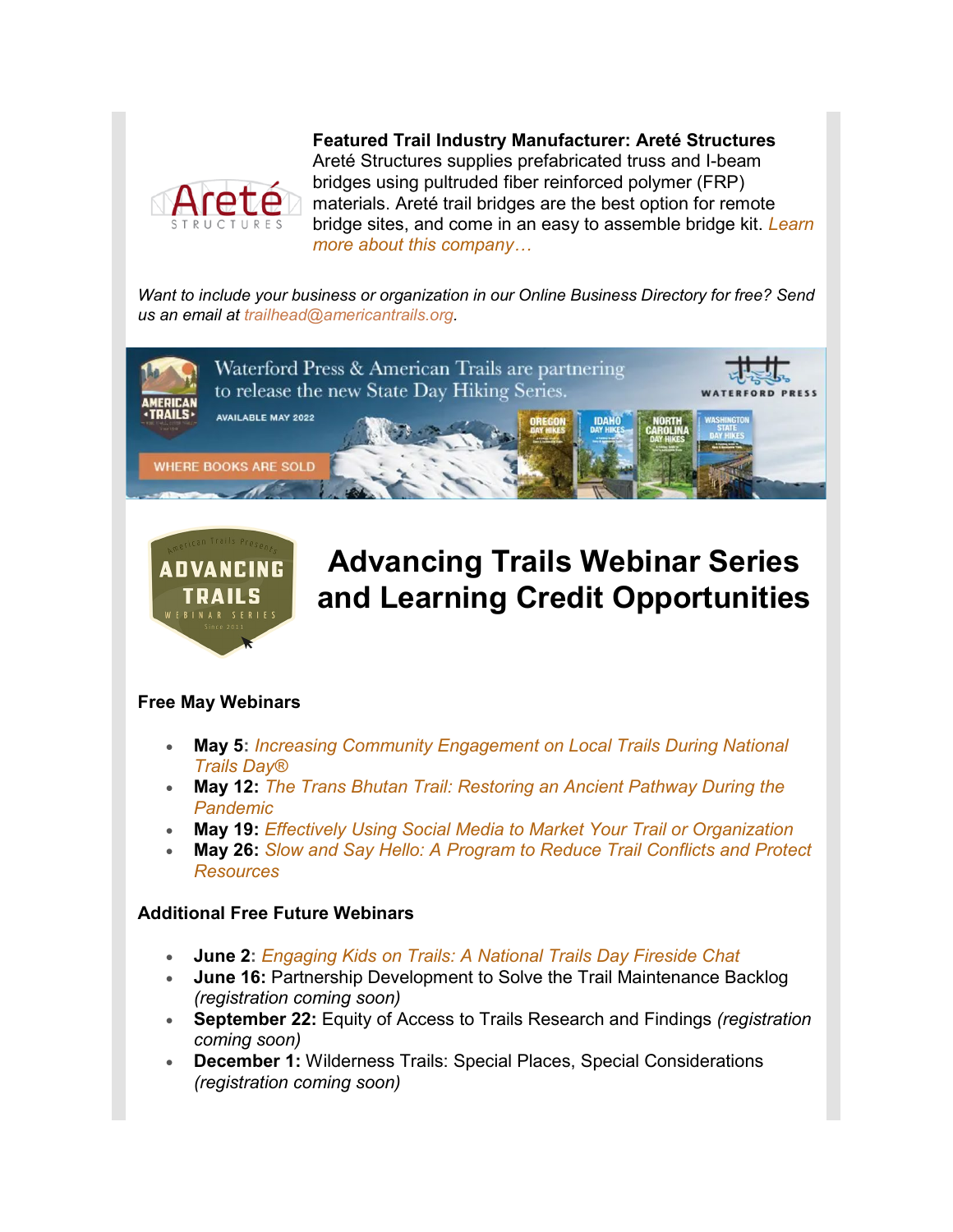*We record all of our webinars and they can be accessed for free via our [online store](https://u25484667.ct.sendgrid.net/ls/click?upn=spMD8OG2H5kz-2FnkHtFQbJwoqCpVUFOC1eysy1JYRAJvI09yGeIjpGCSgsCY5kmdnmBVuKD5uuDybEvJr588H-2BNDBHeRszmEgU9NZMJ6WCfFGsK7gUqw3yKLvh3CRWJYNLib0_ABl4bEPcLNiqMgjPKXti6X32k0fPpnwQVHa0keQVbbAcmYog8s8GppA26ECFnPoXFCyt5QoMJs-2F0MsJgS4Pud6eoqpg55fuHQgUG5o0Lie82p9yf9dyYMT398b14-2BAcroo7dV5VBcsiLNO94sBwVKAzaTni77c8cwicrY6zyD5GIqTbmGc-2FbC1yPw4mVvqPhe-2FsFS2MMX-2Bi0cObzbAS9QUK7ftS7ShNMxaX0eukT-2B6IjwrH-2Fo1-2BoNxGV62eL5exQSUir51iCHL0z-2B6T-2BU-2BVqXYWYJg9VaGExxbG24it79w7V02mZnc7-2Bu5I7cRl6vm2-2BdWmpbzBn8bRARsVzMxyLawW4aiEcpXwliPEgPINLmF6B-2B6O-2BWxzVSxiD7gmyLRfW) at any time.*



# **Additional Free Learning Credit Opportunities**

**American Trails is partnering with the following organization(s) and their conference(s) to offer free learning credits to attendees:**

### **Oregon Outdoor Recreation Summit – October 27-29 in Mt. Hood, Oregon**

The 2022 Oregon Outdoor Recreation Summit (in partnership with the Oregon Trails Summit) combines fun and high impact, in-person networking opportunities with conference programming on the important issues of the day, educational content, trails stewardship work parties, and in-field tours and workshops. The summit will include a virtual audience as well as offering trail stewardship and in-person networking opportunities around the state. *[Learn more…](https://u25484667.ct.sendgrid.net/ls/click?upn=spMD8OG2H5kz-2FnkHtFQbJ7pS4HEMESaJRqJqkiT5zw1WApO-2BeIB-2B8WRRqHRU3w7vzHOYUKW3VvSxSCkLWYbNOf2W83K2wMcicjoZJz69bp8-3DFKt3_ABl4bEPcLNiqMgjPKXti6X32k0fPpnwQVHa0keQVbbAcmYog8s8GppA26ECFnPoXFCyt5QoMJs-2F0MsJgS4Pud6eoqpg55fuHQgUG5o0Lie82p9yf9dyYMT398b14-2BAcroo7dV5VBcsiLNO94sBwVKAzaTni77c8cwicrY6zyD5GIqTbmGc-2FbC1yPw4mVvqPhe-2FsFS2MMX-2Bi0cObzbAS9QUK7ftS7ShNMxaX0eukT-2B6JPRgVWWyNfsXLaleCrWWZEIYUq720gAKU1rZswAmcbuBX1LrWg58DTHT-2B0yk2a2lYXZ8TenxwutHhaibIveVWFwTobA2AVdDXdWBvjK0dRRnVaQrXzUthAFfc6d5XlJXe9kUisCKFfujbFCdLsqUdK)*

### **Want to Offer Learning Credits?**

If you are interested in partnering with American Trails to offer learning credits for free to your attendees of an upcoming webinar, conference, or training (virtual or inperson), email *[candace@americantrails.org](mailto:candace@americantrails.org)*.



**LOOKING FOR TRAIL JOBS? CLICK HERE** 

**Featured Trail Job: The Great Basin Institute is Hiring for Several Granite Chief Wilderness Crew Positions**

- *[Backcountry Trail Technician](https://u25484667.ct.sendgrid.net/ls/click?upn=spMD8OG2H5kz-2FnkHtFQbJwoqCpVUFOC1eysy1JYRAJvqSa3W-2FKOtmGneJ7EsedsMdKBmrECCAeAWBNBJ2jVCdibivbAkJhRgB6EkiikqtkvdAq9A09c0-2FXawkgmccwcIGa-2BQGrYvagStdOshJnilm4HgmMLMVHJs9RTh0qgzaHM-3Dm22r_ABl4bEPcLNiqMgjPKXti6X32k0fPpnwQVHa0keQVbbAcmYog8s8GppA26ECFnPoXFCyt5QoMJs-2F0MsJgS4Pud6eoqpg55fuHQgUG5o0Lie82p9yf9dyYMT398b14-2BAcroo7dV5VBcsiLNO94sBwVKAzaTni77c8cwicrY6zyD5GIqTbmGc-2FbC1yPw4mVvqPhe-2FsFS2MMX-2Bi0cObzbAS9QUK7ftS7ShNMxaX0eukT-2B6K3Cjc6aEa2qtZRIR-2BJAFnUK9NtrmqIDUZBce7On5aNS-2BurLWfuX0lcnZ-2FRPN95W-2Fykn4OWk-2F4VSGjj9B9jrt-2F7-2Flpccev0hIP94b08B8olj9d8lcVgeq40M7Fc4lcHQp-2Fy-2BXLVqCWy093lxY1BbDYJ)*
- *[Camp Manager](https://u25484667.ct.sendgrid.net/ls/click?upn=spMD8OG2H5kz-2FnkHtFQbJwoqCpVUFOC1eysy1JYRAJvqSa3W-2FKOtmGneJ7EsedsMN0nEiBrdPWNH8-2BtnTqdvNJHhBS-2Bg-2BiW0YuFLGOj63fKkolimnUi-2BHyZyhWZf1XoTi5zmtYILYMuiDAuh1OubpqrPcBVXeJzp46IIqpi-2FCQk-3DRKhs_ABl4bEPcLNiqMgjPKXti6X32k0fPpnwQVHa0keQVbbAcmYog8s8GppA26ECFnPoXFCyt5QoMJs-2F0MsJgS4Pud6eoqpg55fuHQgUG5o0Lie82p9yf9dyYMT398b14-2BAcroo7dV5VBcsiLNO94sBwVKAzaTni77c8cwicrY6zyD5GIqTbmGc-2FbC1yPw4mVvqPhe-2FsFS2MMX-2Bi0cObzbAS9QUK7ftS7ShNMxaX0eukT-2B6I2NjXGQpU85oHrHJPwrsGL7ynslNAwlORh01yvPiU2QKCCplsSYRggIZ4ir-2BRw12-2FMFebnkUKqC3nvSq6DvUFfkmMU-2F-2FV5RL6o280PRmbxGPxoqzCqtatluXFy8wfdkobBSL58VRzgLxxV3fqyIIi4)*
- *[Backcountry Trail Crew Leader](https://u25484667.ct.sendgrid.net/ls/click?upn=spMD8OG2H5kz-2FnkHtFQbJwoqCpVUFOC1eysy1JYRAJvqSa3W-2FKOtmGneJ7EsedsMdKBmrECCAeAWBNBJ2jVCdhsFu1Rnj-2BlHWSQiIUqXqFeD3Z7VNHO-2F6iDX5EN9cPg0-2FWInbAA3wZKG-2Ft7HkpcNPc0ofiy6wRYHVdKxvN33upBHwDp1kHkl9zGFne3r-2FSxDOmGs5BYVHW0nOcmVPL9sDQ-3D-3DyDR7_ABl4bEPcLNiqMgjPKXti6X32k0fPpnwQVHa0keQVbbAcmYog8s8GppA26ECFnPoXFCyt5QoMJs-2F0MsJgS4Pud6eoqpg55fuHQgUG5o0Lie82p9yf9dyYMT398b14-2BAcroo7dV5VBcsiLNO94sBwVKAzaTni77c8cwicrY6zyD5GIqTbmGc-2FbC1yPw4mVvqPhe-2FsFS2MMX-2Bi0cObzbAS9QUK7ftS7ShNMxaX0eukT-2B6KEYiULP0q4iln6aB432hNXJO6RLsiSrcswO1aiaETeLrAQZbixBh3Sd2Nm2u4tB1qoK4BrbXuSOiwpA4whOwC5OShmuKweVq99HOb9RUfmGPlmMMMKaGTSNFKTAs0GSolF8SOrN-2FWqN-2BxIOkD1vLU7)*

**Connect with us!**